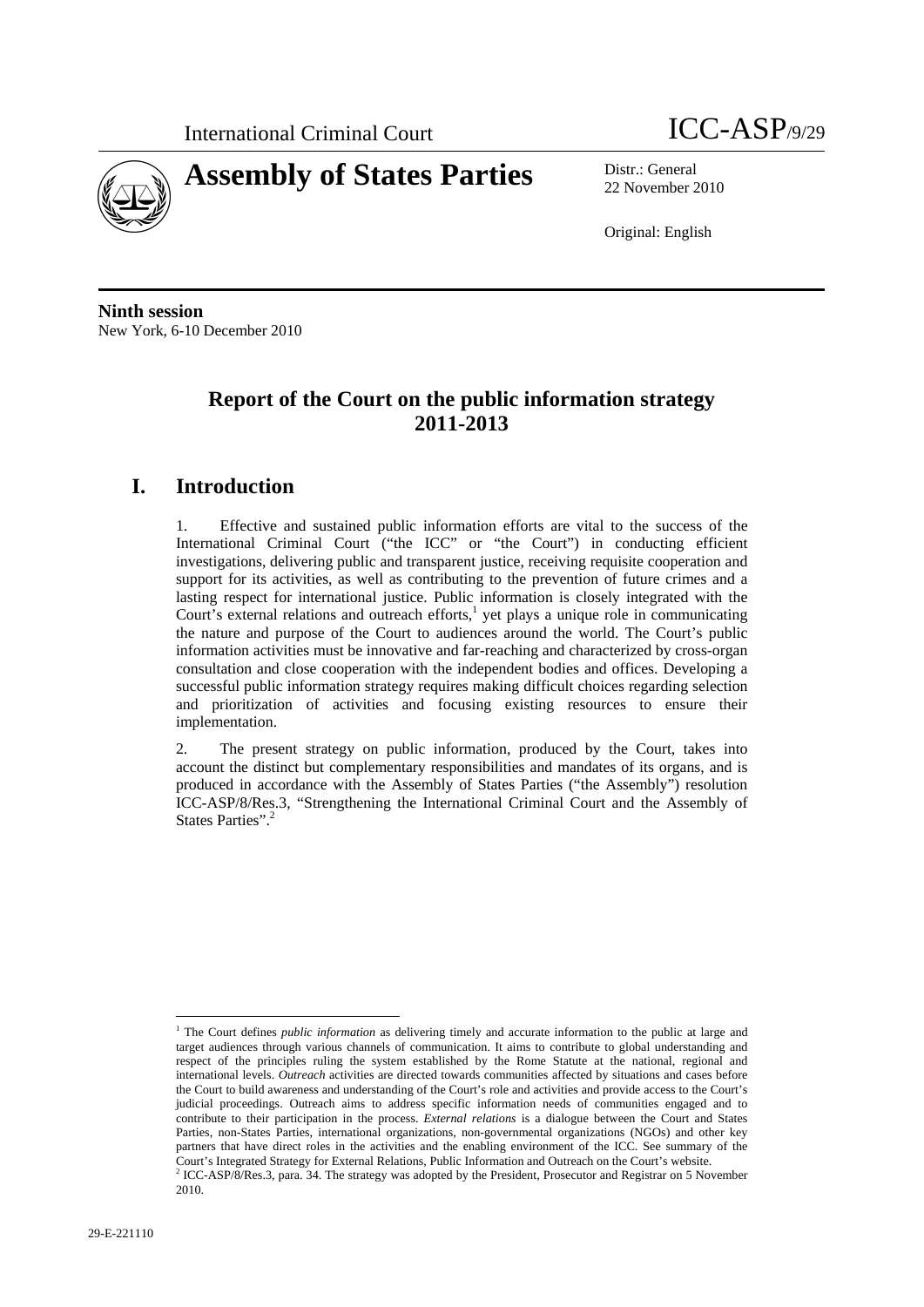3. The public information strategy is complementary to the Court's Strategic Plan and other thematic strategies, including the Court's Integrated Strategy for External Relations, Public Information and Outreach<sup>3</sup> adopted in 2005, the 2006 Strategic Plan for Outreach,<sup>4</sup> the Strategy in Relation to Victims<sup>5</sup> adopted in 2009 and the 2009-2012 Prosecutorial Strategy.<sup>6</sup> Activities and programmes included here are aimed at generating interest in the Court's work and awareness of its role and activities, responding to identified information needs among key constituencies, increasing understanding of the Court and ensuring an optimized use of existing Court-wide resources.

4. The link between increased understanding and enhanced support for the Court has been regularly emphasized by the Court and its stakeholders and partners, including by the Assembly at the 2010 Review Conference of the Rome Statute.<sup>7</sup> The Assembly also underscored at the Review Conference the importance of efforts to ensure that victims and affected communities have access to accurate information about the Court and victims' rights under the Rome Statute.<sup>8</sup> Meeting these aims requires a comprehensive approach to disseminating accurate and relevant information to wide-ranging audiences.

5. This strategy establishes a framework for Court-wide public information planning, with an emphasis on the next three years. It sets out common public information objectives and supporting activities that can be undertaken within existing resources. The strategy also serves as a platform from which detailed action plans may be developed, including annual plans for Court-wide public information activities, or those with a particular geographic or thematic focus. Detailed annual action plans will be prepared as part of the Court's budget planning process to reflect external and internal developments, the dynamic nature of public information requirements and availability of resources. As the 2011 programme budget submission has already been made, the 2011 public information action plan will be finalized as a matter of priority following adoption of this strategy.

6. While the Court is responsible for making information available, it must also rely on the support of partners and others in identifying and responding to information needs. States, international organizations, civil society and the media all play a critical role in enhancing awareness of the Court, increasing greater understanding of its work and generating support for its activities. Implementation of numerous activities included in this strategy will rely on the availability of resources to partners.

7. This strategy consists of the following elements: objectives, operational principles, thematic programme areas, resources, monitoring and evaluation, and review and updates.

## **II. Objectives 2011-2013**

8. The overarching aim of this public information strategy is to advance the Court's strategic goal of being a well-recognised and adequately supported institution<sup>9</sup> and to maximize the Court's preventative impact. To achieve this aim, the Court has identified four core objectives for 2011-2013 listed from broad-ranging to specific:

(a) Increase the number of people, institutions and organizations aware of the Court worldwide;

Enhancing awareness of the Court amongst general audiences is the first stepping-stone to garnering support for the Court's purpose and activities and increasing its broader impact. Building wide recognition of the Court's basic features and responsibilities may also serve to enlist support from diverse sources and new audiences that might not necessarily have been previously interested in or supportive of the Court's work.

<sup>&</sup>lt;sup>3</sup> Integrated Strategy for External Relations, Public Information and Outreach.<br><sup>4</sup> Strategie Plan for Outreach of the International Criminal Court (ICC,  $\Delta SD/5$ )

<sup>&</sup>lt;sup>4</sup> Strategic Plan for Outreach of the International Criminal Court (ICC-ASP/5/12). While there are natural linkages between the Court's public information and outreach efforts, activities and products described herein do not necessarily include those described in the Strategic Plan for Outreach and subsequent annual Outreach Reports, except where such activities also serve to meet the Court's broader public information objectives.

Report of the Court on the Strategy in Relation to Victims (ICC-ASP/8/45).

<sup>&</sup>lt;sup>6</sup> Office of the Prosecutor Prosecutorial Strategy for 2009-2012, 1 February 2010.

 $^7$  Declaration on cooperation (RC/Decl.2).<br><sup>8</sup> Besolution on the impact of the Bome State

Resolution on the impact of the Rome Statute system on victims and affected communities (RC/Res.2).

<sup>&</sup>lt;sup>9</sup> Report on the activities of the Court (ICC-ASP/7/25). annex.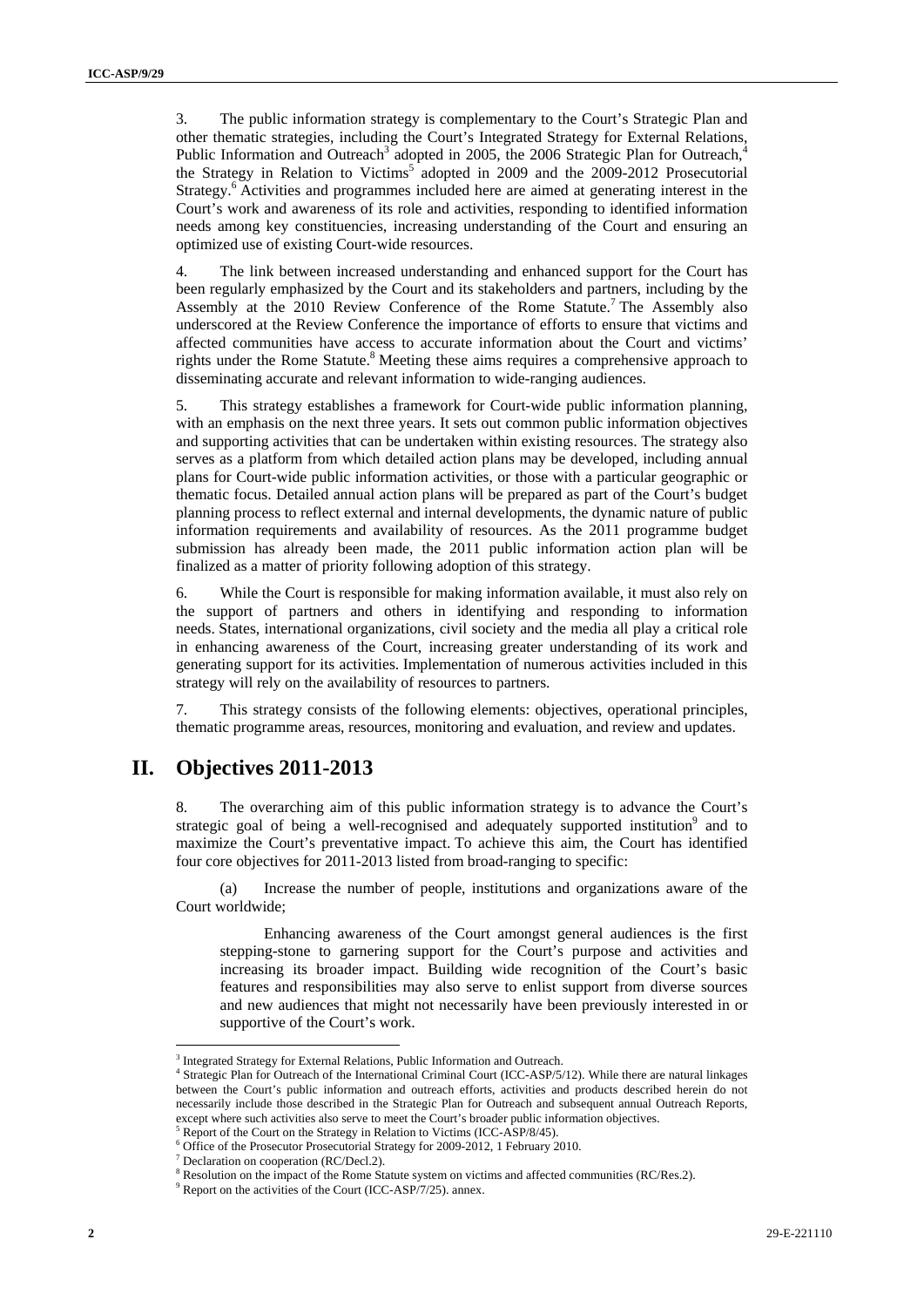(b) Continually increase information available providing basic knowledge of the Court to decision-making groups in all States, in particular those States considering ratification;

Increasing information available in States and non-States Parties and working with partners to disseminate information can serve to contribute to national and regional cooperation and support for the Court through raising awareness, managing expectations and supporting dialogue. Universality is inherent to the nature of the Court. While the Court does not seek to persuade States in their decision to ratify the Rome Statute, it will provide accurate information to those considering ratification.

(c) Continually improve the accuracy of information in regions and nonsituation-related countries where misperceptions diminish support for the Court or directly impede the ability of the Court to carry out its mandate.

Lack of understanding and misperceptions of the Court's purpose and activities can directly impede cooperation and support for the Court's work, and impact negatively on its perceived legitimacy. In areas where the Court is active, misinformation brings particularly grave consequences for the Court, its partners and those persons the Court is intended to support, namely the victims of serious international crimes, and may also serve to undermine support the Court enjoys globally. This entails being active in clarifying misperceptions that have arisen and preventing new misperceptions where likely to arise.

(d) Facilitate access to information about the Court's proceedings and activities to interested audiences;

Making public the judicial activities of the Court is a cornerstone of delivering public and transparent justice. Through its proceedings, the Court demonstrates its independent and judicial nature. Promoting access to and understanding of judicial proceedings to communities affected by the Court's work is also a central component of the Court's outreach strategy.<sup>10</sup>

9. This strategy covers agreed Court-wide objectives in addition to the Office of the Prosecutor's ("the OTP") specific objectives. $11$ 

## **III. Operational principles**

Implementation of the Court's public information strategy is based on four operational principles.

### **A. Judicial nature of activities**

11. Court-wide public information activities and programmes included in this document are intended to communicate the Court's purpose and functioning, judicial activities, provide information regarding parties to proceedings and describe innovations and protections of the Rome Statute. At all times, the Court's public information activities shall reflect the Court's independent and judicial nature and safeguard the integrity of proceedings.

<sup>&</sup>lt;sup>10</sup> Strategic Plan for Outreach of the International Criminal Court (ICC-ASP/5/12). para. 13.<br><sup>11</sup> In addition to supporting objectives within this general framework, OTP-specific public information output, including individual communication action plans by situation and preliminary examination, also reflect and support inter-related Prosecutorial Strategy objectives, in particular: a) Continued enhancement of cooperation with States and relevant actors, in particular for the execution of arrest warrants issued by the Court, b) Communicating on and publicizing the Prosecutor's preliminary examination work, in order to trigger or contribute to national and international efforts to stop the violence, that national investigations and prosecutions of serious crimes are enhanced, pursuant to the positive complementarity principle, that ICC investigations and prosecutions, and in particular the conduct charged (e.g. recruitment and use of children in armed conflict, sexual violence, forcible displacement, infliction of conditions of life aimed at destroying a group, etc.) are known to all parties to conflicts in order to deter perpetrators, and c) Maximizing the OTP's contribution to the fight against impunity and the prevention of crimes.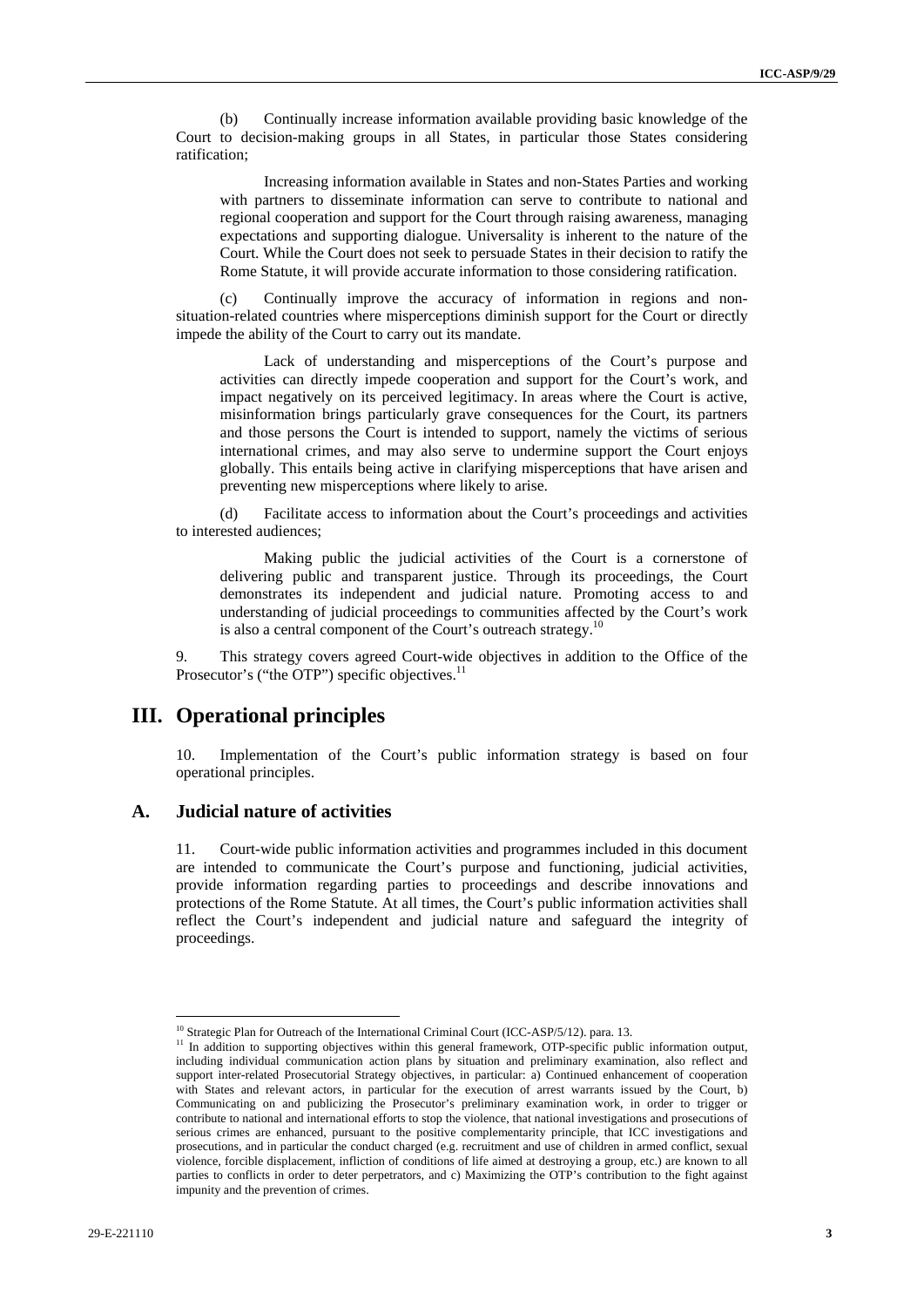## **B. Coordination and consultation**

12. Developing and implementing Court-wide public information plans and activities are the responsibility of the Registry, under the overall guidance of the Presidency<sup>12</sup> and respecting and supporting the OTP and other clients' independent public information activities.<sup>1</sup>

13. The Registry's Public Information and Documentation Section (PIDS) is responsible for implementation of this strategy, in close cooperation with the Public Information Unit of the Office of the Prosecutor (PIU), the Trust Fund for Victims (TFV), Office of Public Counsel for Victims (OPCV), and Office of Public Counsel for the Defence (OPCD) and the Assembly in the development of programmes and activities. PIDS coordinates Courtwide public information activities through working with focal points in Presidency and Chambers, the OTP PIU, relevant divisions of the Registry, and the independent bodies and offices. Specific strategies or action plans to promote or raise the visibility of independent bodies that might be part of their own mandate, in particular in the case of the TFV, will be developed and implemented by them, assisted by the expertise and advice of PIDS.

14. As part of the One Court approach, and as indicated in the OTP Prosecutorial Strategy for 2009-2012, the OTP will "increase the understanding of its work by local, national and international media in a consistent manner, relying as much as possible on the services the Registry is able to provide". While an independent organ of the Court, the OTP relies on PIDS services for a great part of its work. PIDS disseminates OTP messages where appropriate, organizes press conferences, administers the Court website, prepares videos and provides other related services. The OTP PIU prepares OTP-specific messages related to OTP activities and areas that require confidentiality such as OTP preliminary examinations. Additionally, as a party to proceedings, the OTP sometimes disagrees with Chambers' decisions and expresses its opinion in this regard.

15. The OTP further disseminates, within existing budgeted resources, accurate and timely information about specific OTP activities, through a variety of tools such as OTP Weekly Briefings to key partners.

## **C. Comprehensive use of all sources and efficient cooperation with partners**

16. Numerous channels of communication are foreseen in this strategy for the Court to disseminate information as broadly and effectively as possible. These range, for example, from the use of traditional media and press management to internet-based technologies, audiovisual programmes and public engagements of elected officials and other Court staff.

17. While the Court has a central role to play in making information available, it seeks to coordinate efforts with partners such as international organizations, nongovernmental organizations (NGOs), legal associations, media, external experts, academic foundations and victims associations, and in particular States Parties, to maximize the Court's own impact and to prioritize the use of limited resources. The Court will also seek cooperation from representatives of governments, relevant ministries and parliamentarians from States Parties and non-States Parties to address national information needs. In addition to forging new associations, the Court will clarify the nature of support needed and engage in an open and consultative dialogue with partners about enhancing cooperation and avoiding duplication of efforts.

<sup>&</sup>lt;sup>12</sup> Report of the Court on measures to increase clarity on the responsibilities of the different organs, annex: Roles and Responsibilities of the Organs in Relations to External Communications, (ICC-ASP/9/CBF.1/12). p.16 "Under the authority of the Presidency or the Prosecutor, each organ, in consultation with the other organs, has specific roles and responsibilities in external communications, consistent with the governance framework of the Court as set out in the Statute and the elaborated in the Corporate Governance Statement", ibid., pp.14-15.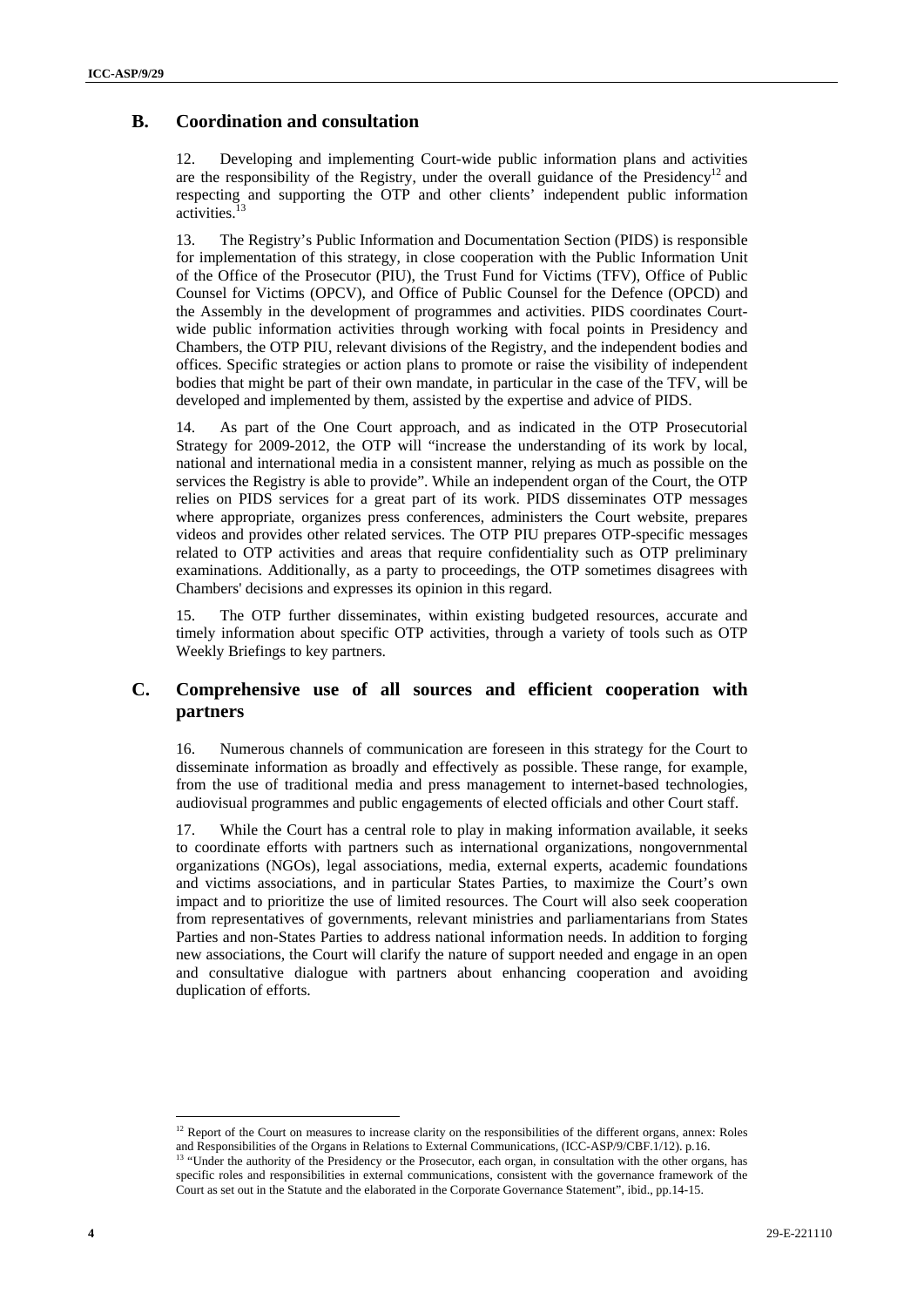## **D. Regular communication with partners on efficacy of information efforts**

18. Regular dialogue with States, NGOs, media and other partners will be sought to maximize the effectiveness of existing and future public information efforts and to improve upon activities and products. Particular attention will be paid to communicating with national and regional networks of key selected groups to ensure that public information efforts adequately address identified information needs, including the development of appropriate responses to misinformation regarding the Court's purpose and activities.

## **IV. Programmatic action lines**

19. To achieve the Court's public information objectives, four programmes have been established to expand upon and improve the Court's engagement with media, global, regional and national audiences, academic and legal communities. While specific communication tools and activities are identified for each programme, there are naturally areas where the use of tools overlaps.

20. This cross-cutting programmatic approach will be combined with a geographic approach where necessary and appropriate, including regional or national campaigns, to address identified information challenges in specific areas or countries. Public information needs are fluid and the Court must be flexible in its approach to information planning. As indicated above, development of annual public information actions plans will be linked to the Court's budget preparation process and will supplement the current strategy.

## **A. Media programme**

21. The Court has regularly employed conventional media relations and press management to provide information about its activities as broadly and expeditiously as possible. This has particularly been the case in relation to key moments of the Court's evolution and activity. Media relations and press management necessarily remain an integral component of the Court's information strategy.

22. The Court's cooperation with media will be strengthened through the following:

#### **1. Improving accessibility and quality of information to the media**

23. The Court must be highly effective in its communication with the media and ensure that information provided is both timely and instructive. Accessibility and quality of information to journalists reporting on the ICC will be improved through:

#### *(a) Accessibility*

(i) Ensuring efficient coordination of requests for media interviews with ICC staff;

(ii) Making timely and updated information accessible through the ICC website;

(iii) Developing web streaming capacity to enable journalists to ask questions from outside press briefing room;

(iv) Making available information regarding areas of expertise and experience of Court staff designated to speak with media;

(v) Developing an audio-visual version of the handbook to journalists;

(vi) Continuing to issue regular press releases on key judicial developments, engagement of elected officials in public events and other relevant activities;

(vii) Revising process of issuance of press releases and other background papers to ensure that they are timely and easy to understand;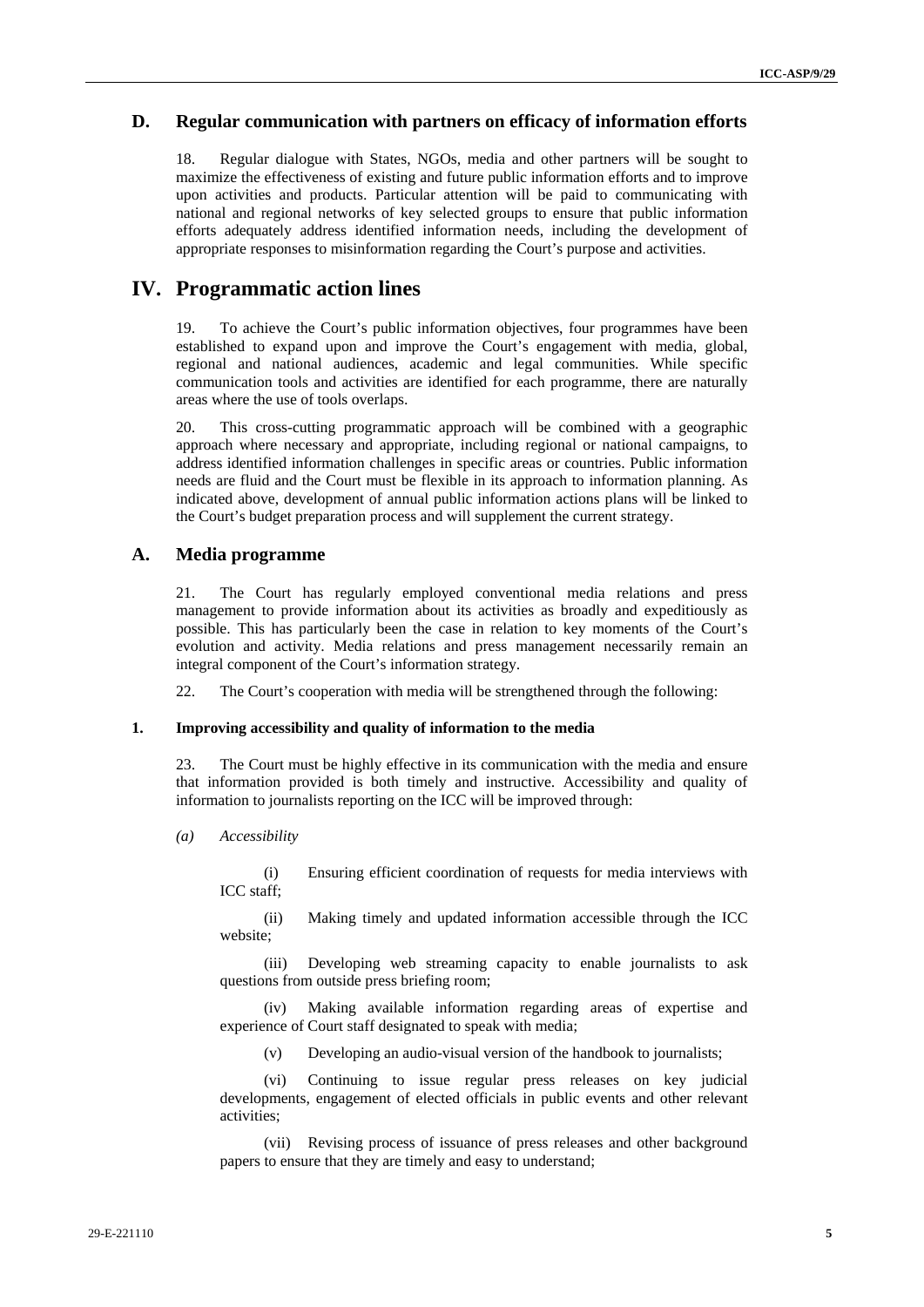*(b) Quality* 

(i) Providing support and media coaching for Court staff designated to speak with the media and media training for senior Court officials as required;

(ii) Refining and updating reference documents of responses to general and contentious questions and making documents available as appropriate;

(iii) Supporting the production of documentaries, involving opinion shapers, prominent members of the international community and intellectuals who can contribute to explaining the Court's activities;

(iv) Developing a schedule for op-eds to be written by ICC representatives or high-profile individuals on topical issues related to the Court's role and work.

#### **2. Encouraging and supporting quality of reporting on international justice issues**

24. The Court will support capacity-building for journalists through such measures as:

(a) Identifying and working with an implementing partner to develop a 'Reporting on the ICC' seminar programme for journalists from all regions and encouraging NGOs and media foundations to offer media capacity-building seminars to assist journalists reporting on ICC-related issues;

(b) Organizing short study visits for journalists in The Hague.

#### **3. Supporting national and regional media access to ICC representatives and information**

25. Bolstering cooperation with national and regional media associations is critical to providing timely and relevant information in countries distanced from the seat of the Court in The Hague. National and regional media contacts also play a key role in effectively identifying and responding to information needs in particular areas. Cooperation will be improved by:

(a) Organizing one consultative discussion annually, as resources allow, with media representatives in each region to improve ICC media content and press reporting conditions at the Court, including discussion of accessibility and relevance of public information materials;

(b) Organizing at least one press conference regionally on occasion with the participation of a senior ICC representative in a regional conference;

(c) Expanding and developing regional press and media networks for distribution of press releases, media alerts and other relevant information by making contact with regional press associations and journalists and compiling/sharing databases of contacts across the Court as appropriate.

## **B. Global, regional and national audiences programme**

26. As an international legal institution, the Court must disseminate its public information across the globe, to wide-ranging audiences, using an array of communication tools. In certain cases, information efforts undertaken by the Court and its partners must be designed to create opportunities for generating interest and discussion in the Court's work, especially in countries far removed from the Court in The Hague or from areas in which the Court is active. In other cases, the Court may have to respond to rapidly emerging information needs. Where appropriate and subject to available resources, for example, information activities might also be undertaken in areas in which there are situations under preliminary analysis by the OTP in order to explain the role and functioning of the Court.

27. Through this programme, the Court seeks to enhance global awareness of its role and activities, increase understanding of the Court, as well as address identified national and regional information needs through the following: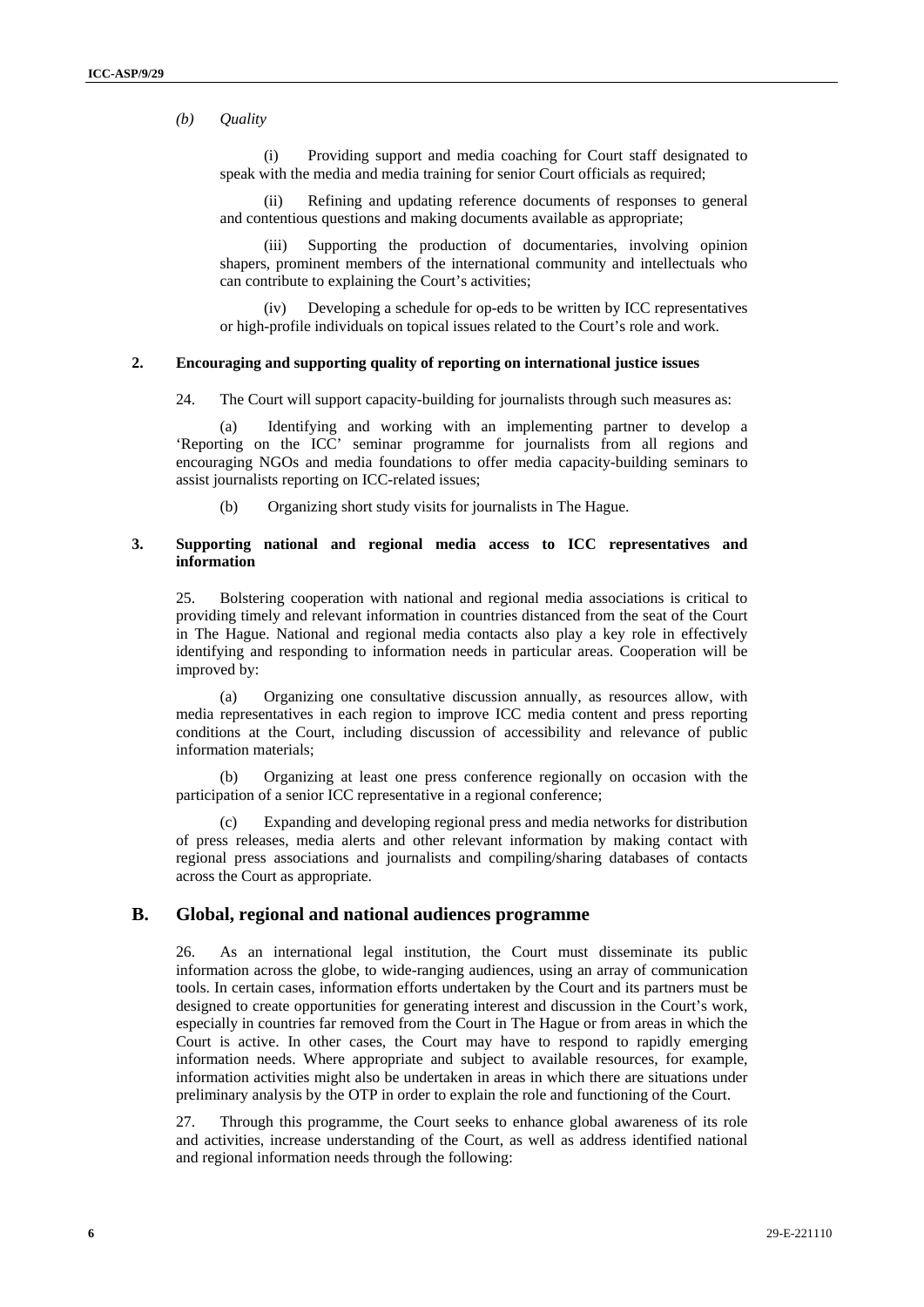#### **1. Producing informative publications**

28. The ICC produces printed information materials describing the Court's mandate and activities, organization and functioning, senior staff, judicial activities, and case information.<sup>14</sup> PIDS will improve the efficacy and distribution means of these products through:

(a) Organizing consultative discussions with media, NGOs and other partners to review and improve quality and relevance of current and future publications;

- (b) Developing mechanisms to receive feedback on publications via the website;
- (c) Extending general invitations to third parties for distributing the materials;
- (d) Improving dissemination of updated publications through the website.

#### **2. Improving and expanding audiovisual productions**

29. Establishing an expanded audiovisual component is key to providing information about the Court globally and cost-effectively. The Court will improve and develop audiovisual products through:

(a) Evaluating the efficacy of current audiovisual products which include summaries of proceedings in all cases, information about Court events and related issues, responses of senior staff to questions previously recorded in situation-related countries;<sup>15</sup>

Producing new programmes, as resources allow, involving representatives of the Presidency, Chambers, OTP, Registry, TFV, OPCV, OPCD, and others on topics related to their areas of work in order to 'personalize' the work of the Court and disseminate accurate and interesting information;

(c) Continuing to make available downloadable broadcast quality video and audio edits of Court proceedings, DVD copies of proceedings, as well as digital photographs for print media;

(d) Continuing to record speeches of elected officials to ensure virtual presence in conferences and other relevant events, when possible within the existing resources;

(e) Regularly evaluating, revising and improving current means of distribution of Court audiovisual products (the ICC website and the social network YouTube) as needed to increase their impact.

#### 3. **Improving use of internet-based technology including website, web-based social networks and blogs**

30. Internet-based means of communication, including 'new media' are innovative and efficient means to broadly distribute accurate information about the Court. These serve to portray the image of the Court as a modern and dynamic institution mindful of its need to reach global audiences, and as a key player in the world environment. The Court will continue to reach out to new audiences and persons potentially interested in ICC-related issues through:

(a) Expanding the use of its social networking sites including posting ICCrelated videos and those pertaining to judicial developments on YouTube and establishing Twitter accounts, to give regular updates of developments in different areas of the Court's work;

(b) Organizing regular online blogging sessions with Court representatives from different organs, divisions and independent offices;

(c) Reviewing and revising the current content of the ICC website when appropriate.

<sup>&</sup>lt;sup>14</sup> Current publications include: Fact Sheets,,The Court Today, ICC Weekly Update, Case Information Sheets,,The ICC at a Glance, and Understanding the International Criminal Court.<br><sup>15</sup> Current audiovisual products include: The ICC at a Glance, News from the Court, Ask the Court and an

institutional video completed in November 2010 entitled International Criminal Court.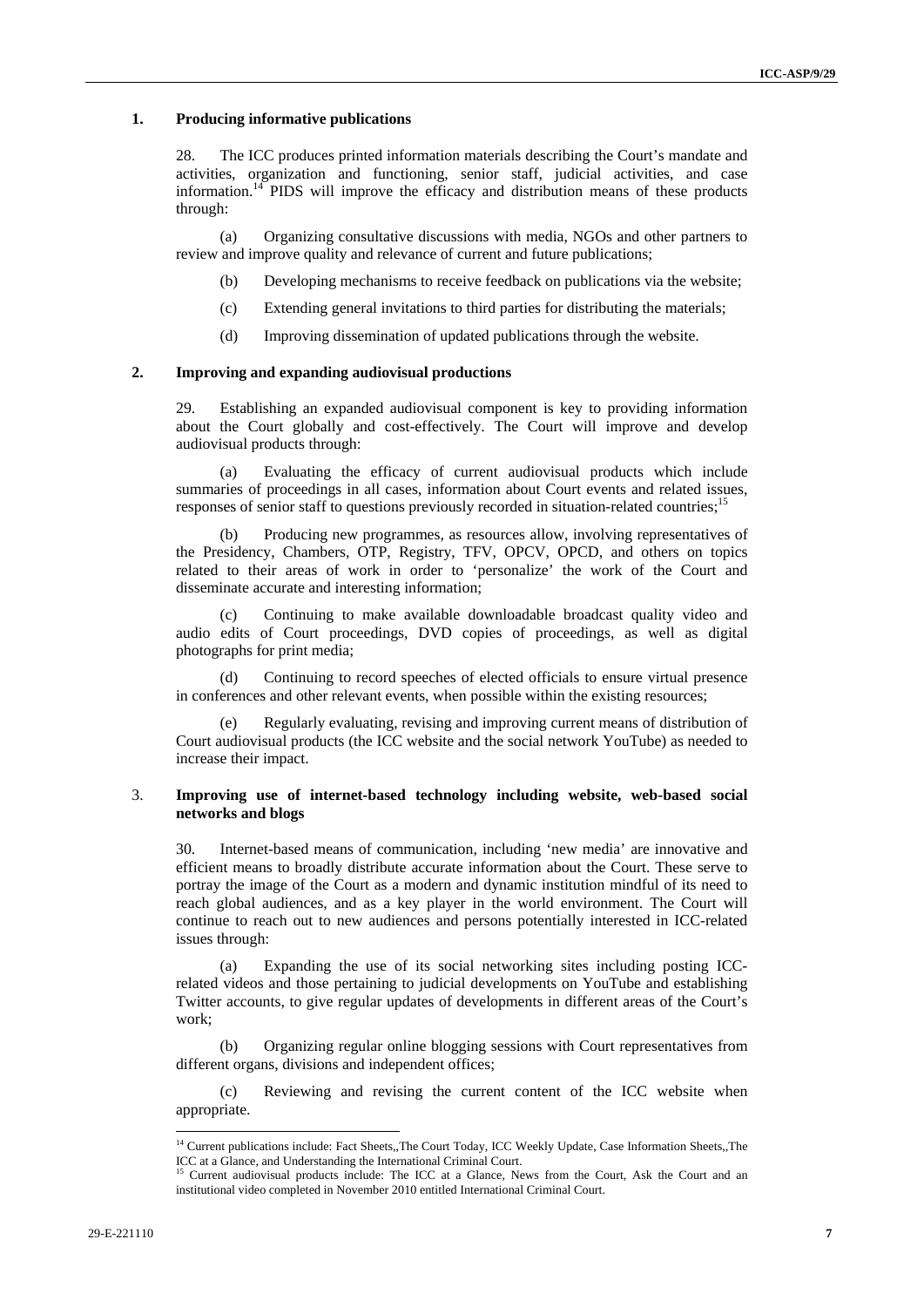#### **4. Organizing or participating in commemorative events**

31. Commemorative occasions, such as the Day of International Criminal Justice, entry into force of the Rome Statute, International Women's Day and International Day of the African Child provide an opportunity for the Court to reach broad audiences as well as demonstrate linkages between the Court and broader social or international justice issues. The Court will accomplish this by:

(a) Using traditional media (TV, radio and newspapers) and new media (social networks and other internet-based platforms) to mobilize people to express support for the Court through symbolic acts;

(b) Organizing, in partnership with others, events such as photo exhibits, multimedia exhibits, concerts, seminars, awards or other specific ceremonies;

(c) Seeking cooperation from States and other key partners in raising the Court's profile through such activities as broadcasting programmes or spots through national television and radio, linking to web pages, or raising the ICC flag on 17 July, the Day of International Criminal Justice.

#### **5. Ensuring effective public access to the Court's premises in The Hague**

32. The Court receives an estimated 7000 visitors to its headquarters annually. Representatives of the three organs and of independent offices explain the role and activities of the Court and respond to questions from visitors who come from around the world. Maximizing the effectiveness of public visits will be obtained through:

(a) Continuing to improve presentation format to make visits less resourceintensive for the Court;

Expanding the standardised 'study visits' programme consisting of one-day visits to the Court using modules developed with relevant organs, divisions and offices in order to provide more in-depth and focused information, depending on group needs.

#### **6. Ensuring publicity of proceedings**

33. The Court ensures the publicity of its proceedings by making accessible Court proceedings through production, publication and dissemination of audiovisual summaries of hearings, web streaming of hearings, broadcasting of key sessions through satellite, publication of judicial decisions and filings by participants, and printed materials ranging from publications that provide a general understanding of the ICC to situation-related and case-specific publications. The Court will improve its dissemination of information related to proceedings by:

(a) Consulting partners and selected audiences on the content and format of current proceedings-related printed and audiovisual products with a view to improving quality and distribution of materials.

#### **7. Enhancing public information-related opportunities resulting from ICC participation in national and regional seminars**

34. The Court will maximize public information opportunities generated through the participation of Court representatives in conferences and seminars through the following:

(a) Supporting the Presidency, Judges and Registrar as required in preparation of materials for conferences, seminars, moot courts and related media-events;

(b) Ensuring that information is shared between organs, divisions and offices wherever possible about conference and seminar participation;

(c) Seeking advance planning when more than one staff member is participating, to ensure common objectives and messages as appropriate;

(d) Providing supporting materials and documents to staff as needed;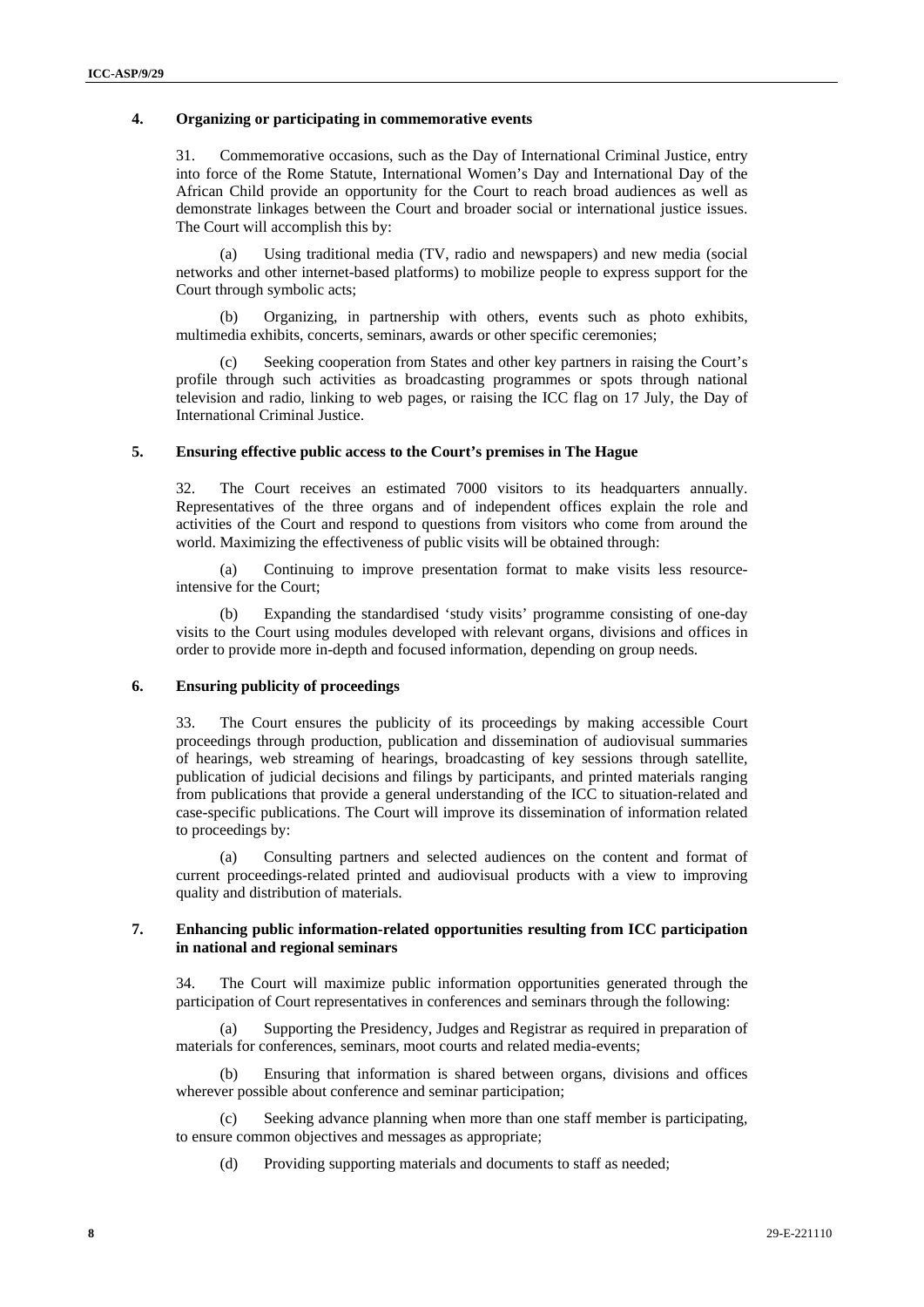(e) Arranging interviews with appropriate ICC representatives with regional, national and local media, and supporting materials will be provided to staff when required;

(f) Posting ICC representative conference remarks on the ICC website wherever possible.

#### **8. Expanding access to the Court's library**

35. Although the Court's library services are currently restricted to Court staff, the specialized collection of both digital and print information would be invaluable to the public, media, academic and legal professionals and other interested parties. The Court will seek to increase accessibility of the library by:

(a) Gradually opening the library to certain groups to be identified as the library develops;

(b) Developing a project to make all resources available to the outside world using current advanced digital technologies. Implementation of the project will be subject to available resources;

(c) Developing plans over the next three years to gradually transform the library into a reference and knowledge centre on international criminal law and the history of the Court for educational purposes.

## **C. Academic programme**

36. Universities, academic institutions, research foundations, professors, teachers and students are important targets for information activities as existing and future partners in educating and enhancing promotion and respect for international criminal, humanitarian and human rights law, which is also consistent with the OTP Prosecutorial Strategy for 2009-2012.

#### **Increasing cooperation with national academic communities**

37. The Court will increase its cooperation with academic communities by:

Supporting academic research, within budgeted resources, into fields relevant to the Court by responding timely to information requests, facilitating study visits to the Court, increasing promotion of existing ICC internship and visiting professional programmes, and facilitating access to the Court's library collections upon request;

(b) Encouraging States to include programmes on international criminal law in formal curricula of the following faculties: law, international relations, political science, development, security, human rights, communications and journalism;

(c) Supporting participation of senior staff members and elected officials at relevant courses or seminars, also through facilitating virtual presence of ICC officials through pre-recorded statements and/or real time video conferences, when appropriate and feasible;

(d) Supporting programmes on ICC-related issues included in law degrees at the undergraduate and master's level, as well as summer and online courses. A project will be developed to identify existing programmes and connect professors and academic institutions from different countries or regions and explore the best ways to facilitate accessibility to know-how and support implementation;

(e) Establishing an Annual Global Moot Court Competition on the substantive and procedural aspects of the law and jurisprudence applicable to the ICC in the six official languages of the Court, using existing networks and in cooperation with academic partners.<sup>16</sup>

<sup>&</sup>lt;sup>16</sup> The English and Spanish Moot Court process is already ongoing. Establishment of this exercise in Arabic, Chinese and French has begun.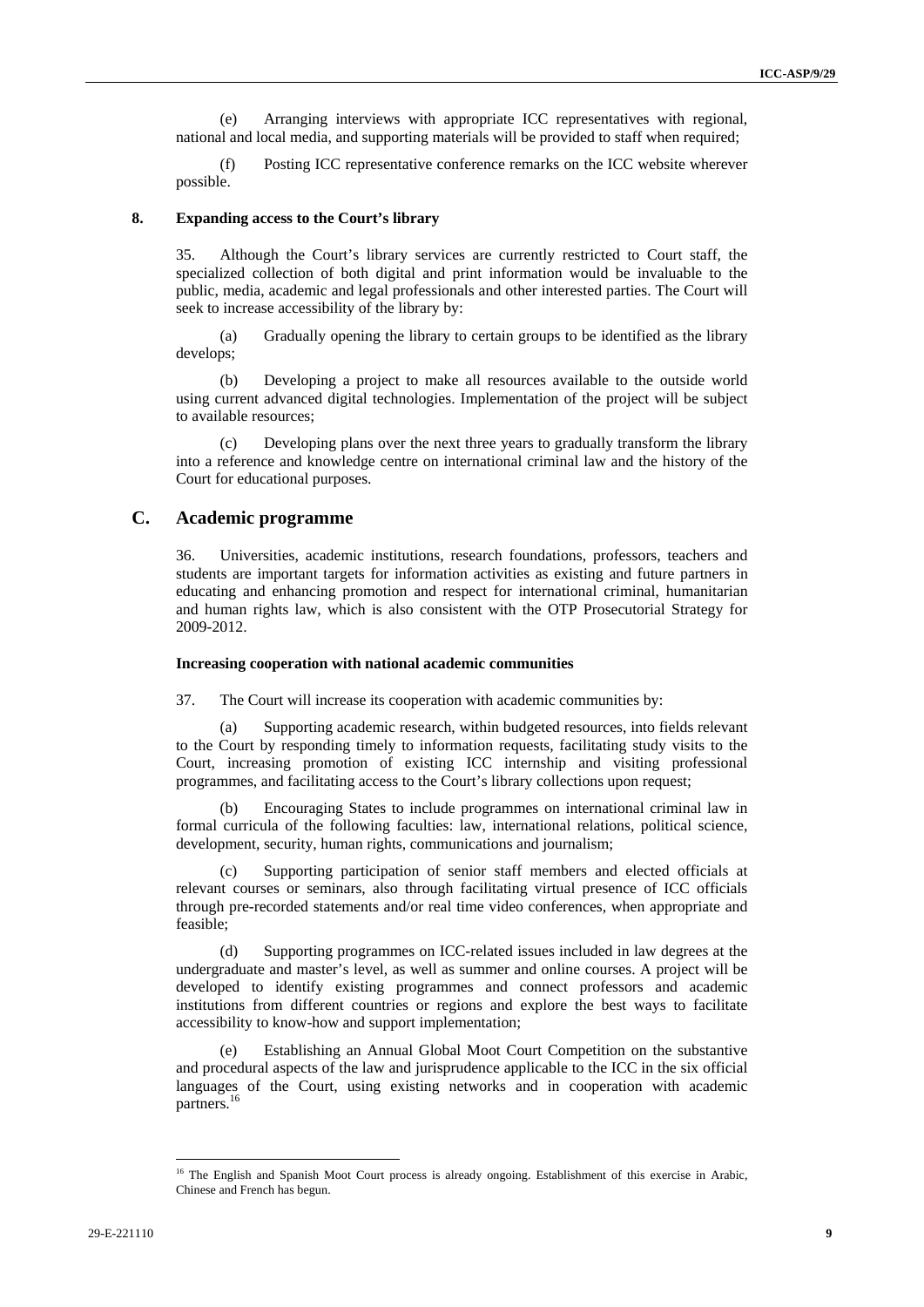## **D. Legal programme**

38. Judges, prosecutors, bar associations, and other legal professions are natural partners for the Court and play a critical role in providing accurate information about the Court's mandate and activities, galvanising interest in the Court's work, influencing decisionmakers and public opinion, advancing implementation of the Rome Statute and contributing to the development of international criminal law. While it might have a natural interest in ICC-related issues, the legal community can also become an accessible group open to listening to the Court and interested in increasing its knowledge of the ICC.

#### **Increasing cooperation with national legal communities and regional associations**

39. The Court will seek to increase cooperation through the following:

(a) Organizing, in cooperation with partners, annual trainings at the Court for members of the List of Counsel and Assistants;

(b) Organizing study visits and informative campaigns on relevant issues to maintain engagement with legal communities;

(c) Publishing on a regular basis op-eds, interviews and articles on ICC-related topics in legal journals and specialized publications;

(d) Working with legal and bar associations (at the national or international level), in particular for the purposes of sensitizing counsel to the work of the Court and stimulating their interest and strengthening the legal capacity of external counsel who might be appearing before the Court;

Extending the "Calling Female Lawyers" campaign to other regions following the success of the "Calling African Female Lawyers" campaign jointly launched with the International Bar Association (IBA) in May 2010.<sup>17</sup>

## **V. Resources**

 $\overline{a}$ 

40. The proposed strategy can be implemented within existing resources.

41. The Presidency and judges play a particularly important role in advancing the Court's public information objectives through their participation in conferences, seminars, moot courts and media-related events. As the 'external face of the Court',<sup>18</sup> the President is naturally-situated to lead discussions of all aspects of the ICC and the Rome Statute system, taking into account the independence of the Prosecutor. PIDS will support the Presidency, judges and the Registrar's participation in public information-related events, including online blogging sessions, interviews and other contacts with media.

42. The Court will increase the involvement of staff members as well as elected officials to maximize the impact of its work. In addition to the public engagements of the elected officials, senior staff members will be invited and trained to participate in activities with the public, such as briefings, lectures and presentations to groups.

43. Representatives of the Presidency, Chambers, OTP, Registry, TFV, OPCV, and OPCD will be incorporated into new audiovisual programming explaining the ICC's role and activities before the Court. Programmes will include topics related to their areas of work, online blogging sessions and other activities where possible.

<sup>&</sup>lt;sup>17</sup> The "Calling Female Lawyers" campaign is aimed at increasing the number of women lawyers authorized to represent defendants or victims at the ICC. In its first phase, the campaign focused on African countries. The information campaign, organized in cooperation with the national bar associations in nearly fifteen countries, offered a unique opportunity to raise awareness and increase understanding of the ICC among the legal communities of African countries. The campaign also helped establish and strengthen a network with the African legal community and identify local events and publications on a regular basis, which can be used again in the future for ICC collaborations.

<sup>&</sup>lt;sup>18</sup> ICC Integrated Strategy for External Relations, Public Information and Outreach.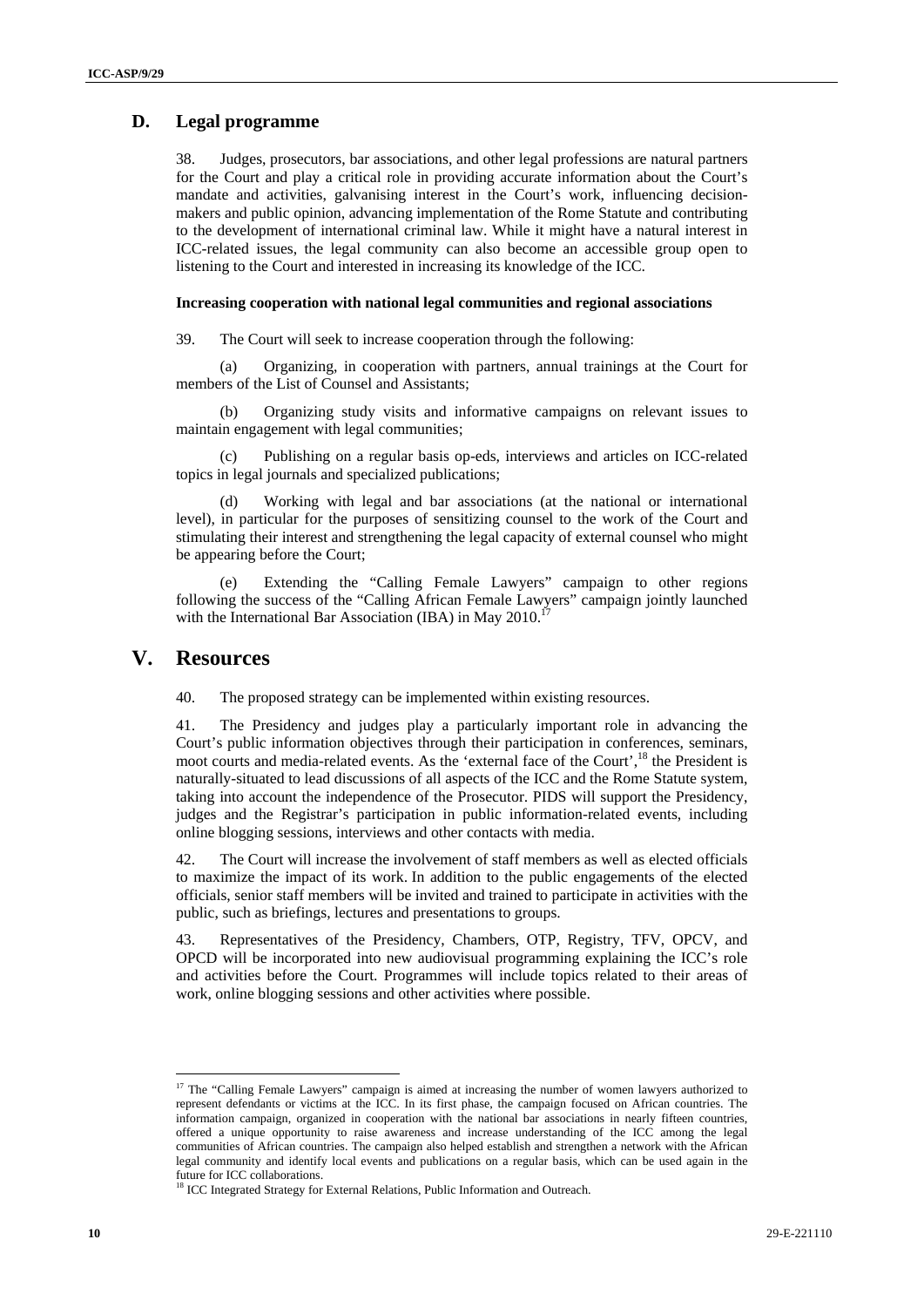44. However, the Court's limited resources to conduct public information activities require the support and partnership of both States and civil society. It is important in this regard that States and civil society also work together in support of the Court's mandate and activities.

45. States and civil society play a dual role in their support of the Court's public information objectives. As implementing partners, they carry out activities that the Court cannot undertake due to limited resources, including for example organization of conferences, fund-raising initiatives for common programmes or capacity-building projects for media. States and civil society also provide invaluable information for the planning and evaluation of Court activities and products.

#### **1. The role of States Parties**

46. In accordance with the "Declaration on cooperation"19 adopted in Kampala, States Parties will be encouraged to play a key role in promoting the work of the Court, including at the national level. A natural opportunity for this, for example, is for States to organize awareness-raising efforts and visible public events around 17 July each year, which States Parties declared as the Day of International Criminal Justice.<sup>20</sup>

47. Governments will be invited to generally use their communication networks and national mass media, such as television and radio, as well as other contacts, to increase the visibility of the Court and provide information regarding its role and activities.

48. States will also be encouraged to support civil society initiatives aimed at promoting awareness of the ICC and the Rome Statute system, as well as assist with NGO capacitybuilding programmes in this regard.

#### **2. Civil society: complementing and implementing**

49. The Court works in partnership with NGOs actively involved with issues of concern to the ICC. NGOs, and civil society more broadly, are indispensable partners for the ICC public information efforts, particularly at the national level. NGOs plays a key role in disseminating information and raising awareness about the Court through such activities as organizing seminars, panel discussions, roundtables, exhibits and commemorative events, and focusing on ICC-related key issues.

50. The Court will rely on civil society representatives, in particular NGOs and educational and legal institutions, to implement some of the planned activities included in this strategy such as the moot court, "Calling Female Lawyers" campaign and capacitybuilding initiatives for journalists. Lack of resources of these partners could lead to a partial lack of implementation of the strategy.

51. To avoid duplication of work and increase impact, NGOs are also invited to participate along with the ICC on relevant projects that can complement the Court's communication efforts worldwide.

52. In addition to consultation on specific activities and programmes, the Court will continue to work closely with the Coalition for the International Criminal Court (CICC), 'Team on Communications', with regard to the development of information strategies and activities.

<sup>&</sup>lt;sup>19</sup> Declaration on cooperation (RC/Decl.2), paras. 10-11.<br><sup>20</sup> Kampala Declaration (RC/Decl.1), para. 12.